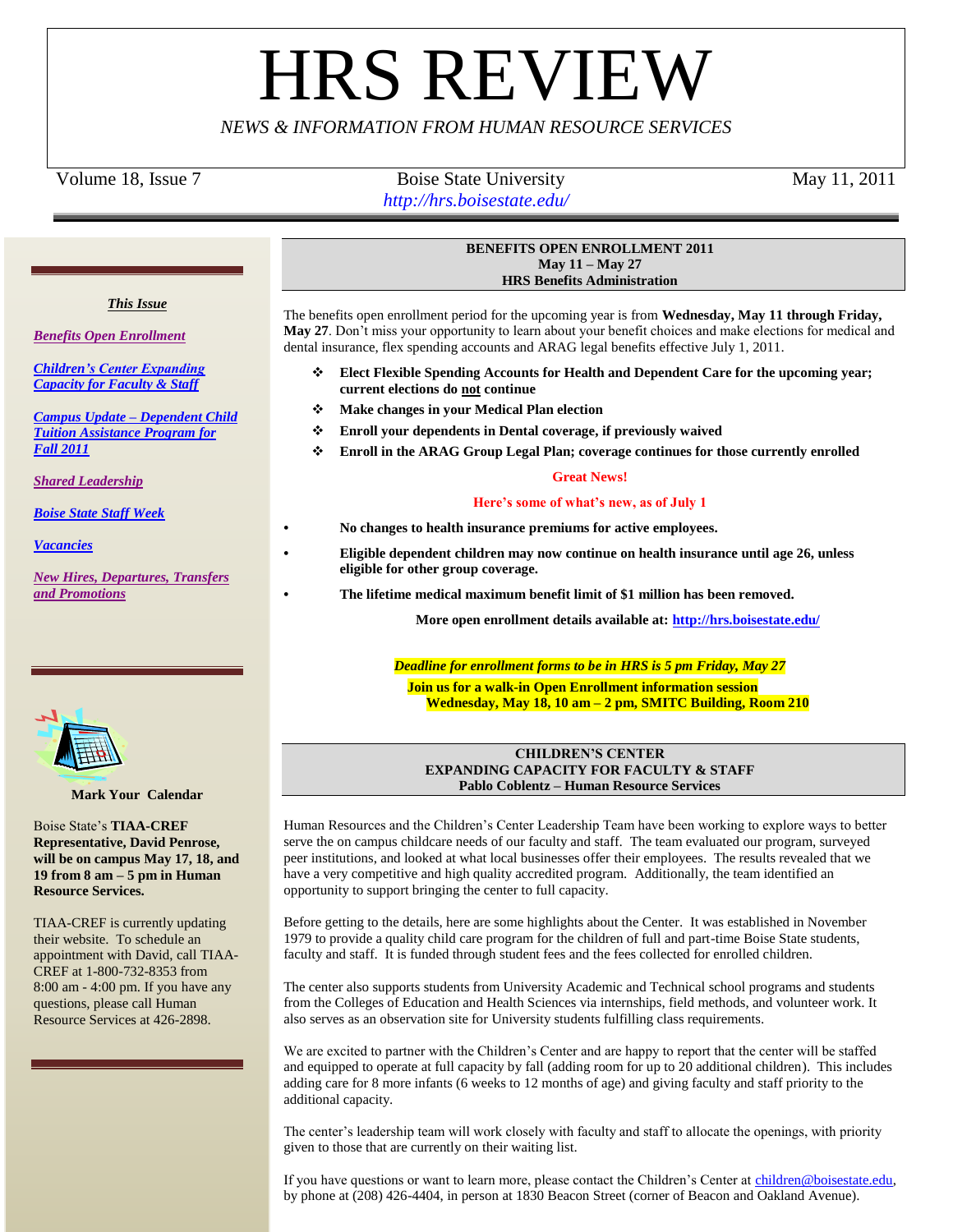# *Useful HR Links*

*Organizational Chart [http://hrs.boisestate.edu/HRSorgch](http://hrs.boisestate.edu/HRSorgchart.pdf) [art.pdf](http://hrs.boisestate.edu/HRSorgchart.pdf)*

*Who to Call [http://hrs.boisestate.edu/quickguid](http://hrs.boisestate.edu/quickguide.shtml) [e.shtml](http://hrs.boisestate.edu/quickguide.shtml)*

*Shared Leadership [http://www.boisestate.edu/sharedle](http://www.boisestate.edu/sharedleadership/) [adership/](http://www.boisestate.edu/sharedleadership/)*

*Payroll Schedule [http://hrs.boisestate.edu/payroll/pa](http://hrs.boisestate.edu/payroll/payrollschedule.pdf) [yrollschedule.pdf](http://hrs.boisestate.edu/payroll/payrollschedule.pdf)*

*What's New in Human Resources [http://hrs.boisestate.edu/news.shtm](http://hrs.boisestate.edu/news.shtml) [l](http://hrs.boisestate.edu/news.shtml)*

*Continuing Professional Education SkillSoft [http://hrs.boisestate.edu/td/skillsoft](http://hrs.boisestate.edu/td/skillsoft.shtml) [.shtml](http://hrs.boisestate.edu/td/skillsoft.shtml)*

*HRS Forms <http://hrs.boisestate.edu/forms/>*

# <span id="page-1-0"></span>**CAMPUS UPDATE REGARDING DEPENDENT CHILD TUITION ASSISTANCE PROGRAM FOR FALL 2011 Sarah Jones – Human Resource Services**

As previously announced, the State Board of Education has approved a two-year pilot program for Boise State to extend the tuition fee waiver benefits to dependent children of eligible Boise State University faculty and staff.

# **Full policy details and fee waiver forms for the fall semester will be available later in May.**

# **Dependent Child Fee Waiver Pilot Program Highlights:**

- The dependent child fee waiver pilot program begins in the fall of  $2011$ , and continues only through the summer of 2013. The cost to the enrolled dependent under the pilot program is a \$25 registration fee and 35% of the regular applicable resident or non-resident tuition and fees.
- Only one dependent child fee waiver will be allowed per semester per family. If both parents work for the University, only one will be permitted to utilize the fee waiver, unless the parents are legally separated or divorced.
- If a fee waiver is requested for a dependent child, the employee will not be able to utilize the employee or spouse fee waiver for that semester unless the employee has a documented job requirement to complete a specific course.
- There is no change to the current fee waiver program for eligible employees and spouses that are not utilizing the dependent child fee waiver benefit.

# **Other Eligibility and Benefit Details for the Pilot Program:**

- Employee must be a permanent Boise State employee who has completed at least five (5) months of benefits-eligible service with the University, and who is scheduled to work at least twenty (20) hours per week.
- Dependent child is defined as a child who is: under age 26 as of the first day of the semester, is unmarried, and has lived with and been supported by the employee for at least half the year. A child is a son, daughter, stepchild, adopted child, child placed for adoption, or foster child. Grandchildren and other custodial children are not eligible. Note: the fee waiver benefit will be taxable to the employee for children over the age of 24.
- The dependent child fee waiver benefit will apply to tuition and fees for either a part-time schedule, or a regular full-time class load, as defined by the University. For the fall 2011 semester a full-time class load is 12 to18 hours. Overload credits are not eligible for the fee waiver.
- Eligible dependents may be enrolled in either undergraduate or graduate classes, but they must be admitted under regular academic provisions; the fee waiver does not guarantee acceptance to the University.
- Certain classes and/or programs, such as the Executive MBA Program, may not be eligible for the fee waiver. Generally, all non-credit and self support programs are not eligible for the waiver. Courses that are ineligible for fee waiver will be identified in their course description.
- Financial aid for students receiving the dependent fee waiver benefit will be adjusted to account for the reduced tuition and fees.

# **Watch for additional details on the dependent fee waiver pilot program, new forms and deadline information later this month!**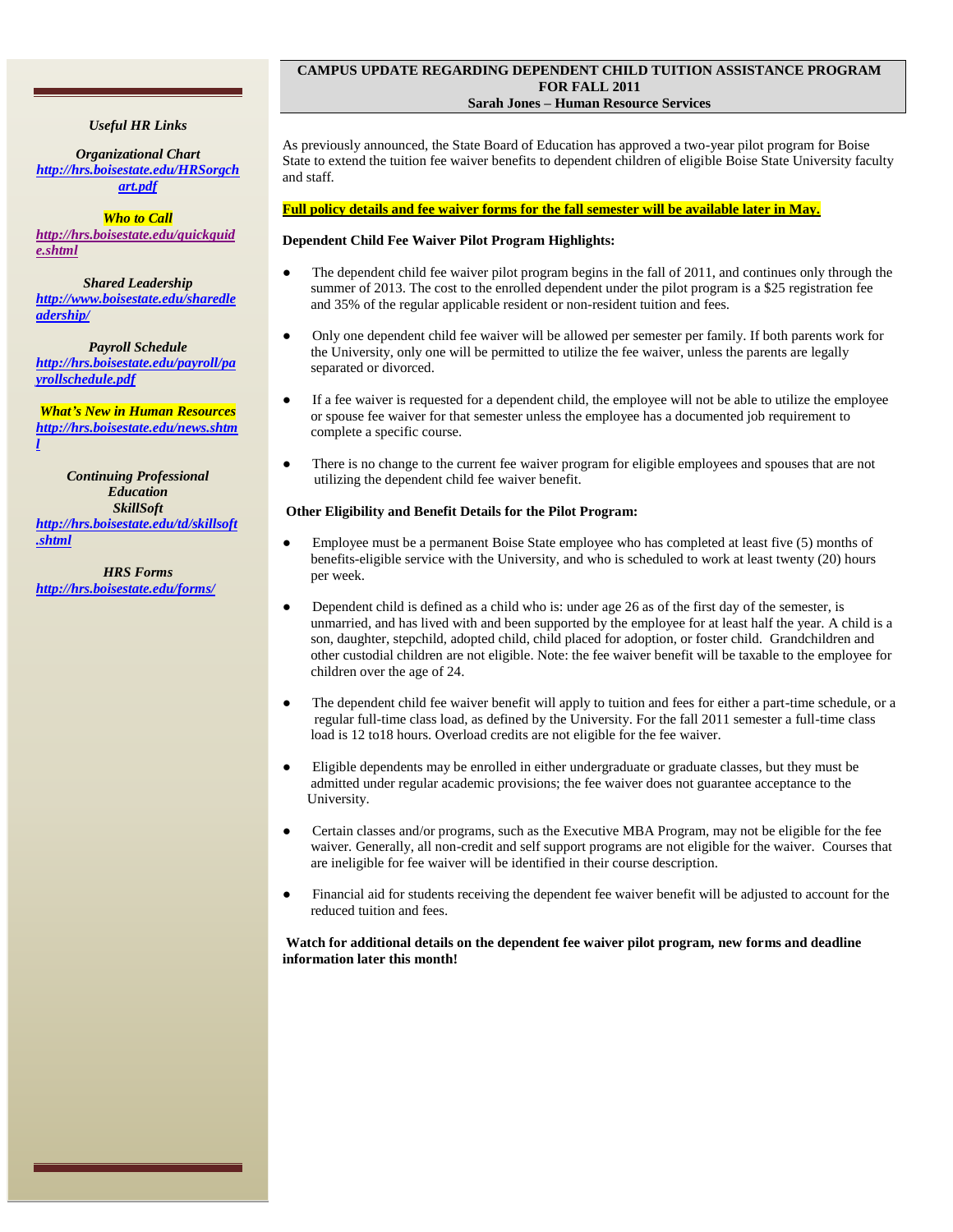# *Campus Links*

*Campus Recreation Visit<http://rec.boisestate.edu/>*

*University Health Services [http://healthservices.boisestate.edu/cale](http://healthservices.boisestate.edu/calendar.cfm) [ndar.cfm](http://healthservices.boisestate.edu/calendar.cfm)*

*Women's Center <http://womenscenter.boisestate.edu/>*

*Senates*

*Association of Classified Employees <http://www.boisestate.edu/ace/>*

*Professional Staff Association <http://www.boisestate.edu/prostaff/>*

#### **Work Study Positions & Employees**

To advertise Work-Study or non-Work-Study positions for students, use our new and improved webbased posting system, BroncoJobs at: http://career.boisestate.edu. Click on Employers Post Your Jobs Here (located under the quick links). Then register for a new account.

For additional information on hiring a student employee, visit [http://career.boisestate.edu/SEHandboo](http://career.boisestate.edu/SEHandbook-Supervisor.htm) [k-Supervisor.htm](http://career.boisestate.edu/SEHandbook-Supervisor.htm) or contact the Career Center at 426-1747.



<span id="page-2-0"></span>**SHARED LEADERSHIP Angie Zirschky – Learning & Development**

Applications are now being accepted for the 2011/2012 Shared Leadership session. Applications can be downloaded a[t http://www.boisestate.edu/sharedleadership/application.shtml.](http://www.boisestate.edu/sharedleadership/application.shtml) Shared Leadership is a twoyear leadership development program that helps participants gain a better understanding of the people, functions, and operations of the University.

Applications will be accepted on-going until August 15, 2011 and should be mailed to Jerri Mizrahi, Learning and Development Manager, at mail stop 1240. A supervisor signature is required on all applications. Additional information can be found on the Shared Leadership website at: [http://www.boisestate.edu/sharedleadership/index.shtml,](http://www.boisestate.edu/sharedleadership/index.shtml) or by calling Jerri Mizrahi at 426-4418.

# **BOISE STATE STAFF WEEK MAY 23 – 29 Rene Delaney – Campus Recreation**

<span id="page-2-1"></span>The Professional Staff Association invites all Boise State professional and classified staff to socialize and network at the second annual Boise State Staff Week May 23-29.

Events are scheduled throughout the week to create goodwill among staff and increase morale. Come to one or come to all and experience a good time with the people who make Boise State great.

#### **Order Your T-Shirt By May 11**

T-shirts feature the "B" logo and reflect the "B Staff" theme. Cost is \$10 and **shirts must be pre-ordered by May 11**. Orders may be placed through an [online Google site.](https://spreadsheets.google.com/a/boisestate.edu/spreadsheet/viewform?formkey=dDBudzZiM1JLX0RCM2NqNTFZN2tjRWc6MQ) You must be logged on with your Google apps credentials to access this site. Make checks payable to Boise State and mail to Matt Lundgren at mail stop 1826.

#### **Care Package Item Donation**

To make the Care Package for Idaho Service Members event a success, we need help filling the care packages with items donated by you. A list of [suggested items can be found here.](http://www.vrnonline.org/care_packages.htm) Those in high priority include beef jerky, drink mixes, CD's, and DVD's. Contribute individually or better yet, get your department involved. Departments or other groups can sign up to collect one or two items by completing the [Care Package Sign Up.](https://spreadsheets.google.com/a/boisestate.edu/spreadsheet/viewform?formkey=dFZNbHpwOXZoZnlJLWcyQ0hQeXRYZWc6MQ&ndplr=1) For individual donations, collection points will be established around campus.

#### **Monday-Sunday, May 23-29**

Recreation Center — Free use of the Student Recreation Center will be provided all week (including the weekend) to Boise State staff with campus ID.

#### **Monday-Tuesday, May 23-24**

Volleyball Tournament — Noon-1 p.m. at the Student Recreation Center. Free. Complete the [Registration](http://news.boisestate.edu/update/files/2011/05/Volleyball-Signup-2011.pdf)  [Form](http://news.boisestate.edu/update/files/2011/05/Volleyball-Signup-2011.pdf) and send to **StaffEvents@boisestate.edu** by May 18.

#### **Wednesday, May 25**

Care Packages for Idaho Service Members — Time TBA in the Student Union. The Professional Staff Association volunteer subcommittee has invited the Veterans Resource Network to help put together care packages for deployed Idaho service members. Staff are invited to stop by and help pack donated items or just sign a card or banner.

#### **Thursday, May 26**

Bowling Tournament — Noon -1 p.m. (and 1-2 p.m. if necessary) at the Student Union Games Center. Cost is \$3 for game and shoes. Complete the [Registration Form](http://news.boisestate.edu/update/files/2011/05/Bowling-Flyer-2011.pdf) and send to [StaffEvents@boisestate.edu](mailto:StaffEvents@boisestate.edu) by May 18.

#### **Friday, May 27**

Staff Ice Cream Social — Noon-1 p.m. on the Student Union Patio. Enjoy music, ice cream and bags of chips while socializing with colleagues.